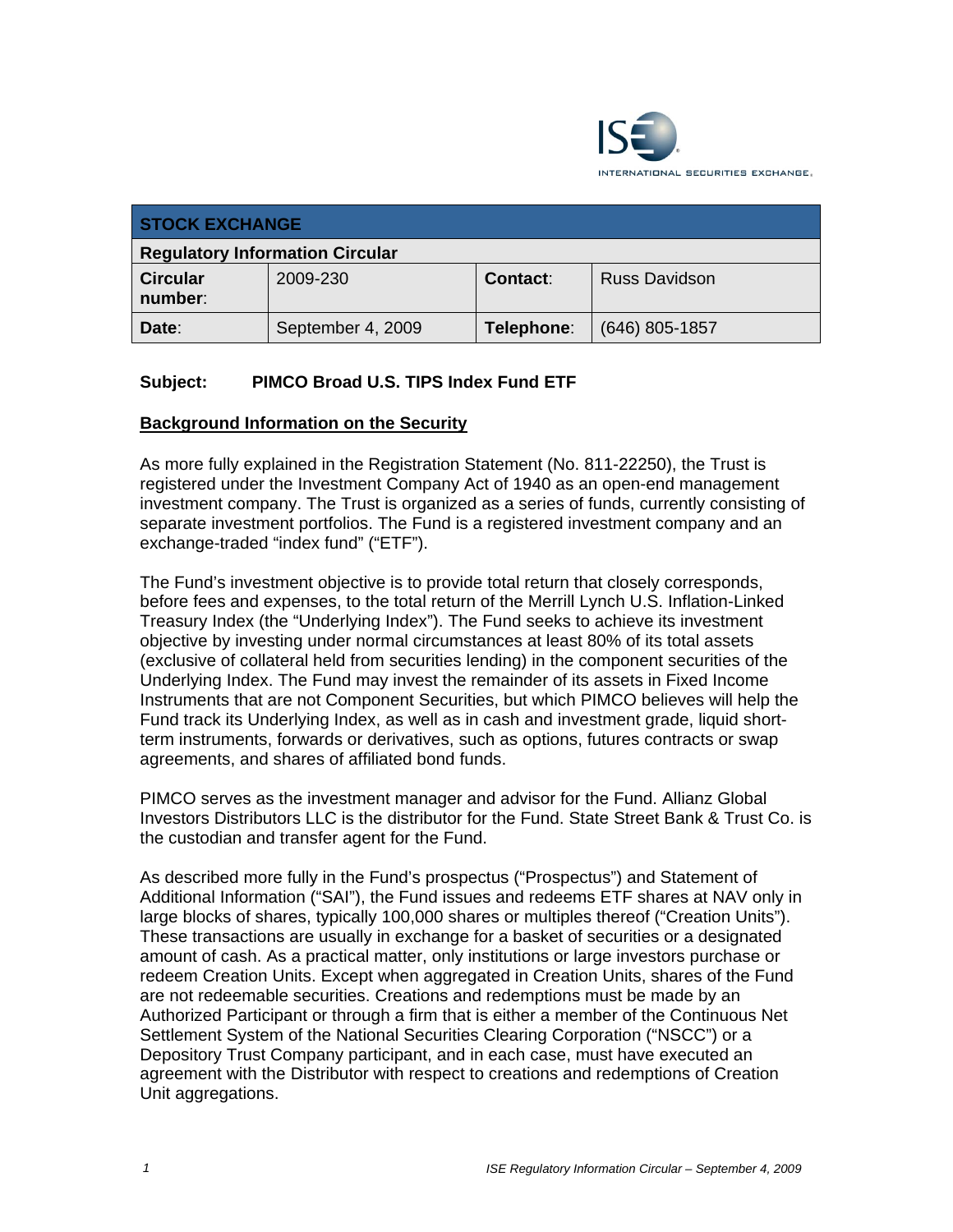The Fund distributes substantially all of its net investment income to shareholders in the form of dividends. The Fund intends to declare and distribute income dividends monthly to shareholders of record. In addition, the Fund distributes any net capital gains it earns from the sale of portfolio securities to shareholders no less frequently than annually. Net short-term capital gains may be paid more frequently. Dividend payments are made through DTC participants and indirect participants to beneficial owners then of record with proceeds received from a Fund.

The Depository Trust Company ("DTC") will serve as securities depository for the Shares, which may be held only in book-entry form; stock certificates will not be issued. DTC, or its nominee, is the record or registered owner of all outstanding Shares.

The NAV per Share of the Fund will be determined as of the close of trading (normally, 4:00 p.m. Eastern Time ("ET")) on each day that the Exchange is open for business. NAV will be available from the Distributor and is also available to National Securities Clearing Corporation ("NSCC") participants through data made available from NSCC.

The Trust's registration statement describes the various fees and expenses for the Fund's Shares. For a more complete description of the Fund and the underlying index, visit www.pimcoetfs.com.

#### Principal Risks

Interested persons are referred to the Prospectus for a description of risks associated with an investment in the Shares. These risks include the risk that the Fund's return may not match the return of its index for a number of reasons including the incursion by the Fund of operating expenses and costs not applicable to its index. In addition, as noted in the Prospectus, the Shares may trade at market prices that may differ from their NAV. The NAV of the Shares will fluctuate with changes in the market value of the Fund's holdings. The market prices of the Shares will fluctuate in accordance with changes in NAV as well as the supply and demand for the Shares.

## **Exchange Rules Applicable to Trading in the Shares**

The Shares are considered equity securities, thus rendering trading in the Securities subject to the Exchange's existing rules governing the trading of equity securities.

## **Trading Hours**

Trading in the Shares on ISE is on a UTP basis and is subject to ISE equity trading rules. The Shares will trade from 8:00 a.m. until 8:00 p.m. Eastern Time. The value of the Index underlying the Shares will be disseminated to data vendors every 15 seconds during the Exchange's Regular Market Session.

Equity Electronic Access Members ("Equity EAMs") trading the Shares during the Extended Market Sessions are exposed to the risk of the lack of the calculation or dissemination of underlying index value or intraday indicative value ("IIV"). For certain derivative securities products, an updated underlying index value or IIV may not be calculated or publicly disseminated in the Extended Market hours. Since the underlying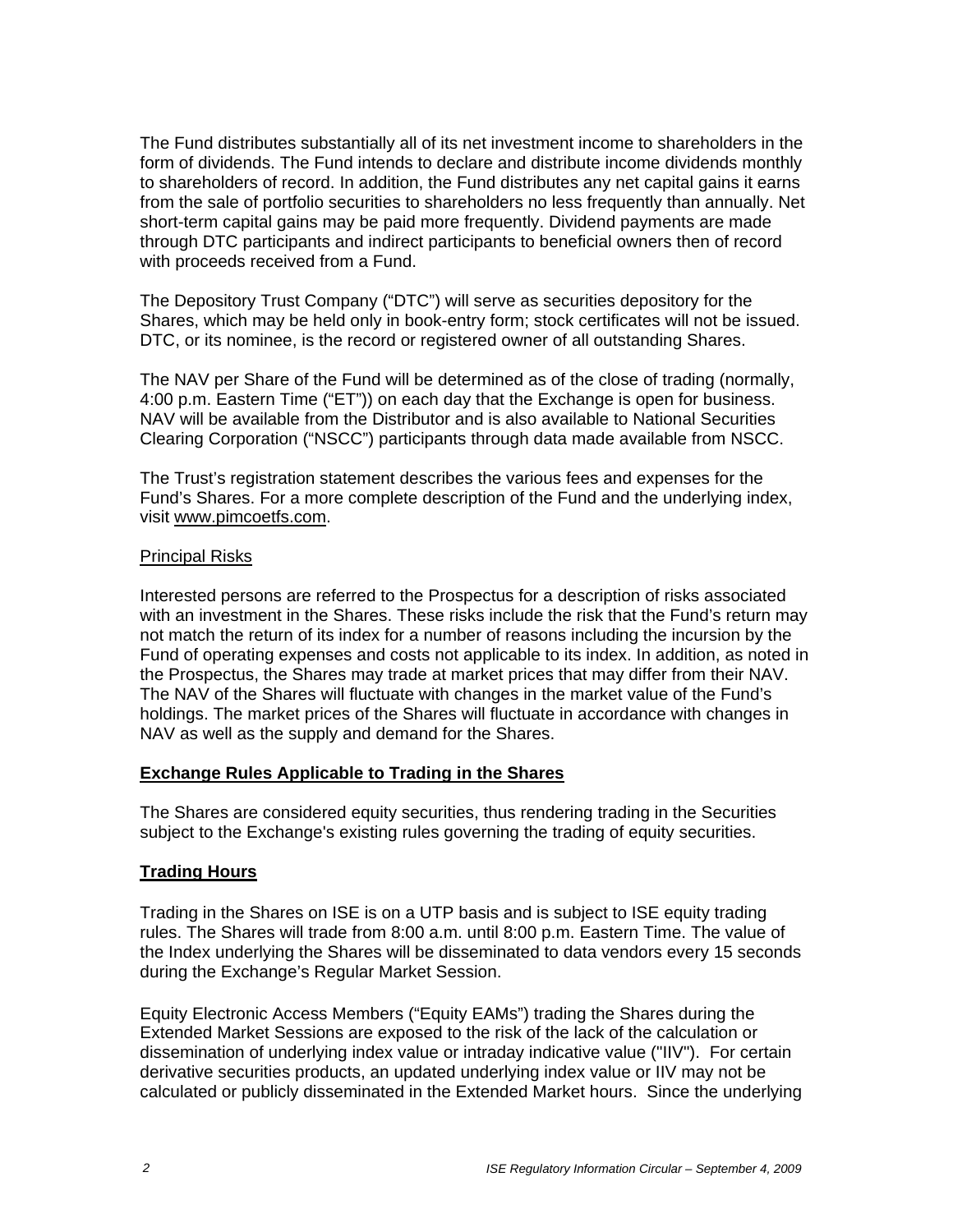index value and IIV are not calculated or widely disseminated during Extended Market hours, an investor who is unable to calculate implied values for certain derivative securities products during Extended Market hours may be at a disadvantage to market professionals.

# **Suitability**

Trading in the Shares on ISE will be subject to the provisions of ISE Rule 2123(l). Members recommending transactions in the Shares to customers should make a determination that the recommendation is suitable for the customer. In addition, members must possess sufficient information to satisfy the "know your customer" obligation that is embedded in ISE Rule 2123(l).

Equity EAMs also should review FINRA Notice to Members 03-71 for guidance on trading these products. The Notice reminds members of their obligations to: (1) conduct adequate due diligence to understand the features of the product; (2) perform a reasonable-basis suitability analysis; (3) perform customer-specific suitability analysis in connection with any recommended transactions; (4) provide a balanced disclosure of both the risks and rewards associated with the particular product, especially when selling to retail investors; (5) implement appropriate internal controls; and (6) train registered persons regarding the features, risk and suitability of these products.

## Trading Halts

ISE will halt trading in the Shares of a Trust in accordance with ISE Rule 2101(a)(2)(iii). The grounds for a halt under this Rule include a halt by the primary market because it stops trading the Shares and/or a halt because dissemination of the IIV or applicable currency spot price has ceased, or a halt for other regulatory reasons. In addition, ISE will stop trading the Shares of a Trust if the primary market de-lists the Shares.

## Delivery of a Prospectus

Pursuant to federal securities laws, investors purchasing Shares must receive a prospectus prior to or concurrently with the confirmation of a transaction. Investors purchasing Shares directly from the Fund (by delivery of the Deposit Amount) must also receive a prospectus.

Prospectuses may be obtained through the Distributor or on the Fund's website. The Prospectus does not contain all of the information set forth in the registration statement (including the exhibits to the registration statement), parts of which have been omitted in accordance with the rules and regulations of the SEC. For further information about the Fund, please refer to the Trust's registration statement.

## Exemptive, Interpretive and No-Action Relief Under Federal Securities Regulations

The Commission has issued letters dated April 9, 2007, October 24, 2006, November 21, 2005 and August 17, 2001 (together, the "No- Action Letters") granting exemptive, interpretive and no-action relief from certain provisions of and rules under the Securities Exchange Act of 1934 for exchange-traded funds listed and traded on a registered national securities exchange that meet certain criteria.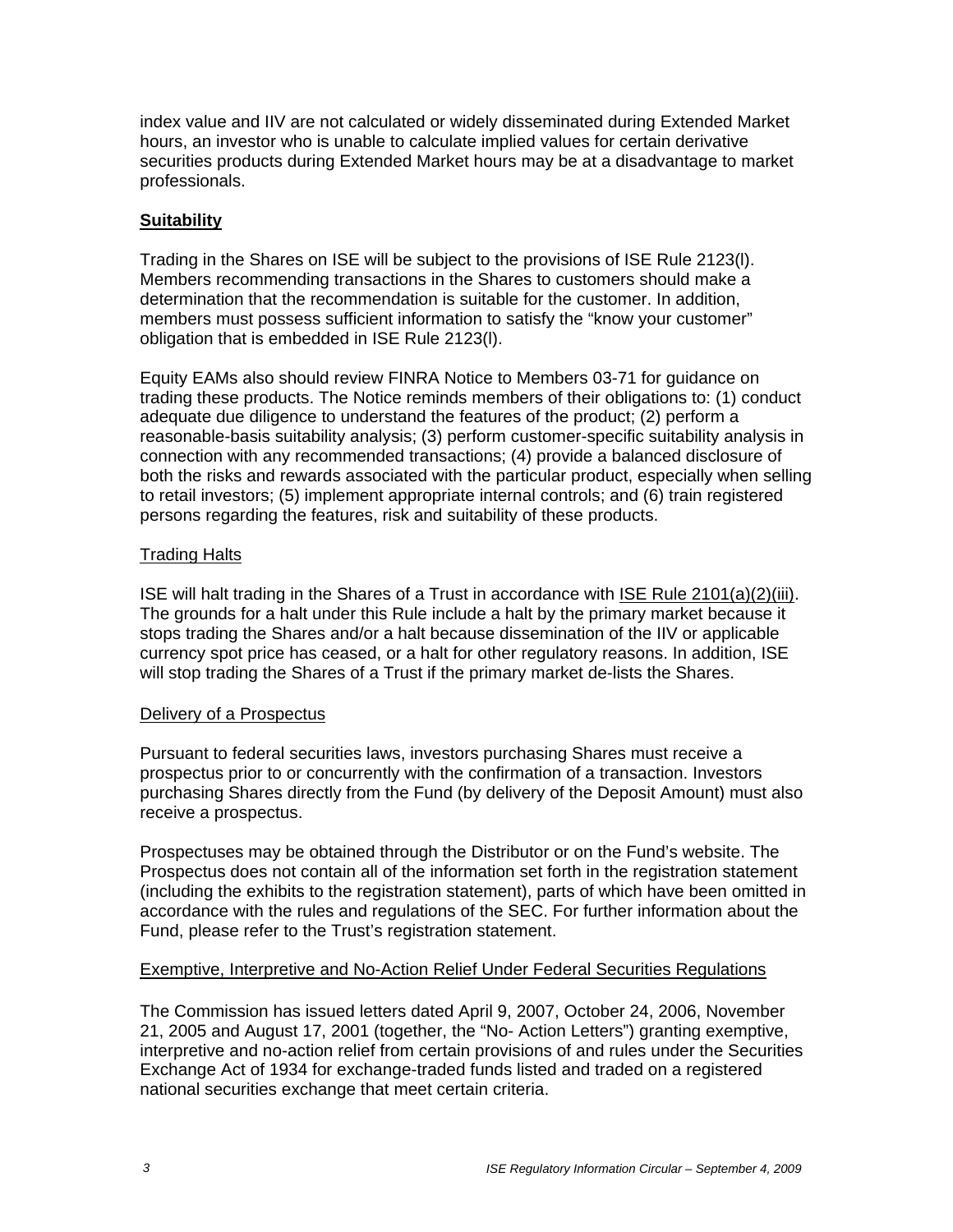#### Regulation M Exemptions

Generally, Rules 101 and 102 of Regulation M prohibit any "distribution participant" and its "affiliated purchasers" from bidding for, purchasing, or attempting to induce any person to bid for or purchase any security which is the subject of a distribution until after the applicable restricted period, except as specifically permitted in Regulation M. The provisions of the Rules apply to underwriters, prospective underwriters, brokers, dealers, and other persons who have agreed to participate or are participating in a distribution of securities.

The Commission issued a No-Action Letter by which persons participating in a distribution of shares of a fund may engage in secondary market transactions in such shares during their participation in such a distribution, despite the requirements of from Rule 101 under Regulation M. In addition, the SEC has permitted persons who may be deemed to be participating in the distribution of shares of a fund (i) to purchase securities for the purpose of purchasing creation unit aggregations of fund shares and (ii) to tender securities for redemption in Creation Unit Aggregations. Further, the Commission has clarified that the tender of fund shares to the Fund for redemption does not constitute a bid for or purchase of any of the Funds' securities during the restricted period of Rule 101. The Commission has issued a No-Action Letter to paragraph (e) of Rule 102 under Regulation M which allow the redemption of fund shares in creation unit aggregations during the continuous offering of shares.

## Section 11(d)(1); SEC Rules 11d1-1 and 11d1-2

Section 11(d)(1) of the Act generally prohibits a person who is both a broker and a dealer from effecting any transaction in which the broker-dealer extends credit to a customer on any security which was part of a new issue in the distribution of which he participated as a member of a selling syndicate or group within thirty days prior to such transaction. The Commission has clarified that Section 11(d)(1) does not apply to broker-dealers that are not authorized participants (and, therefore, do not create creation unit aggregations) that engage in both proprietary and customer transactions in shares of a fund in the secondary market, and for broker-dealer authorized participants that engage in creations of creation unit aggregations. This relief is subject to specific conditions, including the condition that such broker-dealer (whether or not an authorized participant) does not, directly or indirectly, receive from the fund complex any payment, compensation or other economic incentive to promote or sell the shares of a fund to persons outside the fund complex, other than non-cash compensation permitted under NASD (now FINRA) Rule 2830 (I)(5)(A), (B) or (C). See letter dated November 22, 2005 from Brian A Bussey, Assistant Chief Counsel, SEC Division of Market Regulation, to Barclays Global Investors, N.A., dated November 22, 2005. The Commission has issued a No-Action Letter under Section 11(d)(1) of the Act now states that broker-dealers may treat shares of a fund, for purposes of Rule 11d1-2, as "securities issued by a registered open-end investment company as defined in the Investment Company Act" and thereby extend credit or maintain or arrange for the extension or maintenance of credit on shares that have been owned by the persons to whom credit is provided for more than 30 days, in reliance on the exemption contained in the rule.

#### **This Regulatory Information Circular is not a statutory Prospectus. Equity EAMs should consult the Trust's Registration Statement, SAI, Prospectus and the Fund's website for relevant information.**